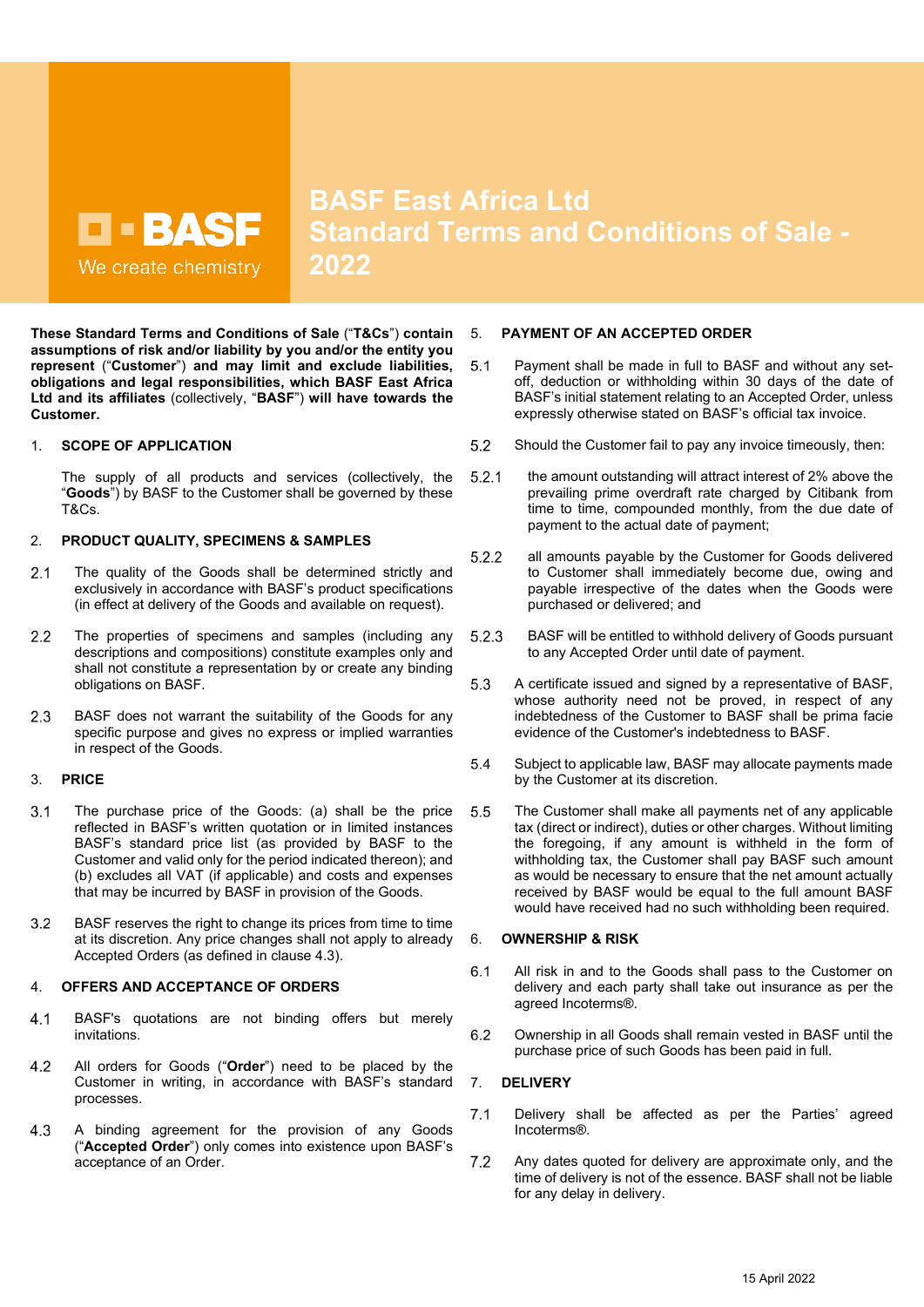**BASF East Africa Ltd Standard Terms and Conditions of Sale - 2022**

- $7.3$ If BASF delivers up to and including 5% more or less than the quantity of Goods ordered, the Customer may not reject them.
- $7.4$ If the Customer fails to take delivery, without good cause, of the Goods ordered then the risk in the goods shall immediately pass to the Customer and, the Customer shall be liable to pay BASF the reasonable costs of storing, insuring and the handling of such Goods.

# 8. **DAMAGE IN TRANSIT**

Notice of claims arising out of damage in transit must be lodged and carried out in accordance with the agreed Incoterms®. The Customer shall co-operate and assist BASF where it is required to lodge or defend any claims.

# <span id="page-1-2"></span>9. **LIMITATION OF LIABILITY AND INDEMNITY**

As far as is legally permissible:

- $9.1$ BASF's aggregate cumulative liability, howsoever arising, to the Customer under these T&Cs shall be limited to the received purchase price of the Goods to which the liability relates.
- 9.2 BASF and its directors, officers, employees, contractors and agents ("**Representatives**") shall not be liable for, and the Customer irrevocably and unconditionally indemnifies and holds BASF and its Representative harmless against any and all claims, actions, damages, losses, demands, liability, costs and expenses of whatsoever nature ("**Loss**") to the extent that: (i) the Goods comply with BASF's standard specification; (ii) BASF´s liability exceeds the limitation of liability referred to above; (iii) if the Loss arises out of or is related to any act or omission of the Customer or its Representatives (including any inadequate instructions or warnings); and/or (iv) the Loss is related to any non-compliance/breach with these T&Cs or any local legal requirements by the Customer or its Representatives.
- 9.3 BASF shall not be liable for any consequential, incidental, punitive or any other indirect damages.

#### 10. **CUSTOMER'S RIGHTS REGARDING ALLEGEDLY DEFECTIVE GOODS**

- <span id="page-1-0"></span>10.1 The Customer shall inspect the Goods immediately following delivery of the Goods for quantity variances and defects. Any complaints shall then be made in writing to BASF at the address stipulated in clause [18.1](#page-3-0) below:
- 10.1.1 immediately, in the case of patent defects; or
- 10.1.2 no later than seven days after discovery of the defect, in the case of latent defects,

but in any event no later than six months after receipt of the Goods. The Goods supplied shall otherwise be considered free of defects.

<span id="page-1-1"></span>Where Goods are found to be defective by BASF after the  $10.2$ Customer has complied with clause [10.1,](#page-1-0) then BASF has the right to elect to remedy the defect or to supply the Customer with non-defective replacement Goods. This clause [10.2](#page-1-1) constitutes the Customer's exclusive remedy and BASF's only liability in respect of defects in the Goods and, for the avoidance of doubt, is subject to clause [9.](#page-1-2)

#### 11. **RETURNS AND CANCELLATIONS**

The Customer may not cancel any Accepted Order or reject delivery of or return any Goods without the prior written consent of BASF (which remains at BASF's sole discretion). BASF shall be entitled to impose reasonable terms and conditions (including charging a reasonable fee) when consenting to the cancellation of any Accepted Order or the return of any Goods.

#### 12. **BREACH AND TERMINATION**

If the Customer commits a breach of any provision of these T&Cs (all of which are deemed to be material) or commits an act of insolvency or otherwise becomes bankrupt or insolvent, or allows a judgment to be entered against it, or is provisionally or finally liquidated or sequestrated, or becomes subject to business rescue, administration or similar proceedings ("**Default**"), and fails to remedy such Default within five business days of written notice by BASF calling for such Default to be remedied, then, without prejudice to and in addition to its other legal remedies and any rights under these T&Cs, BASF shall be entitled to:

- $12.1$ immediately cancel these T&Cs or any Accepted Order(s) under these T&Cs on written notice to the Customer; and/or
- $12.2$ claim specific performance or recover any damages which it would otherwise be entitled to recover (which may include payment of the full price of any Accepted Orders or the balance thereof).

#### 13. **GOVERNING LAW**

These T&C's (including their existence, validity, interpretation, implementation, termination and enforcement) shall be governed by and construed in accordance with the laws of Kenya.

#### <span id="page-1-3"></span>14. **LEGAL PROCEEDINGS & DISPUTE RESOLUTION**

Nothing in this clause [14](#page-1-3) shall preclude either party from  $14.1$ seeking urgent interim relief or summary judgement (or any analogous relief in any other jurisdiction) from any court of competent jurisdiction.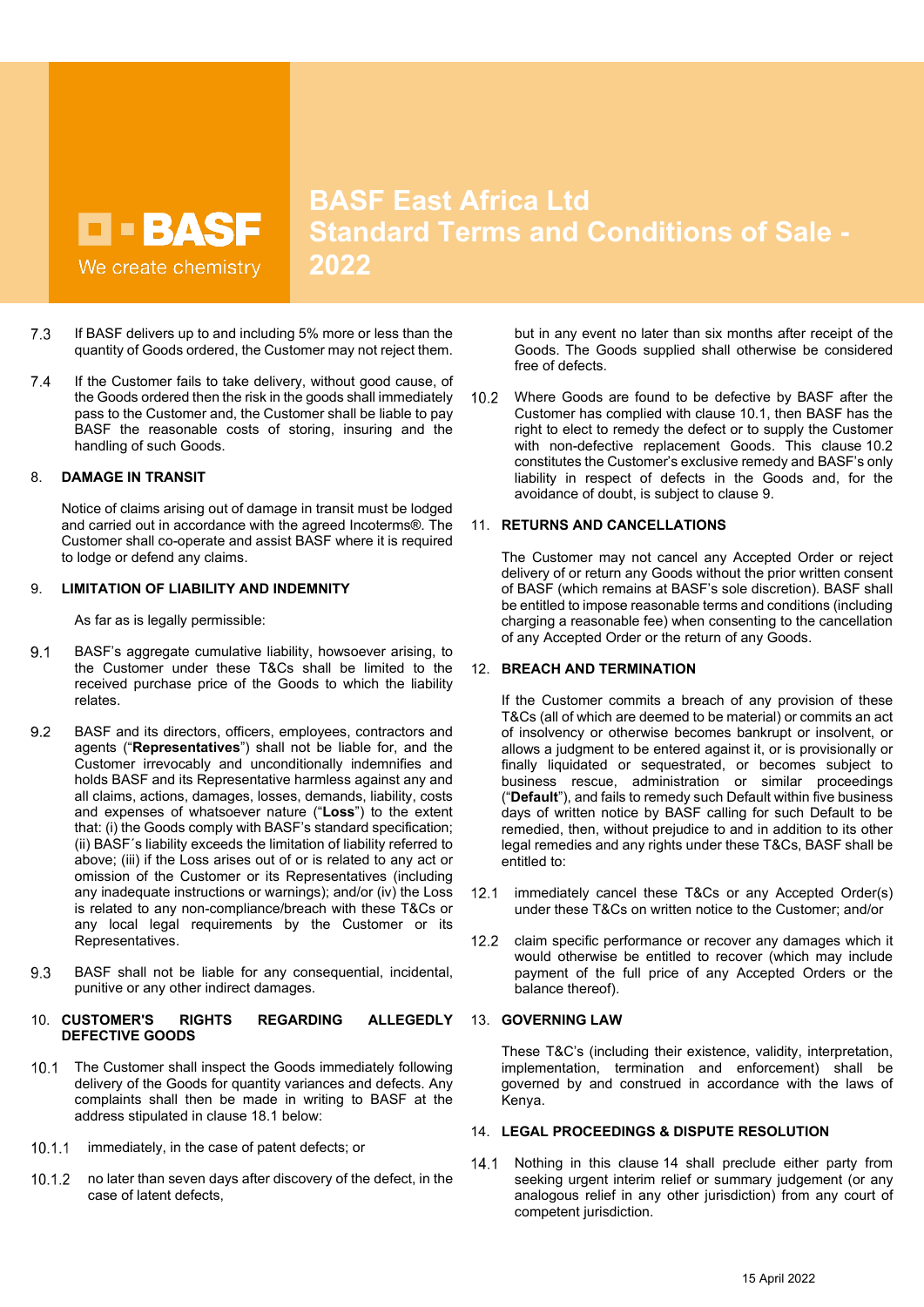**BASF East Africa Ltd Standard Terms and Conditions of Sale - 2022**

- <span id="page-2-0"></span>14.2 In the event of any dispute arising out of or in connection with these T&Cs including the breach, termination or invalidity thereof, then the parties agree that upon written notice either of them may refer the matter to be settled by arbitration.
- $14.3$ The parties may agree on the arbitration procedure and, failing agreement within 10 business days of the notice referred to in clause [14.2,](#page-2-0) the arbitration shall be conducted in accordance with the UNCITRAL Arbitration Rules in force at the date of notice. The arbitration shall be administered by the parties.
- $14.4$ The notice referred to in clause [14.2](#page-2-0) shall include all information required by the UNCITRAL Arbitration Rules to stand as a 'notice of arbitration' and a 'statement of claim' and shall constitute such documents for the purposes of the proceedings. Similarly, the defendant's 'response to the notice of arbitration' shall include all information required by the UNCITRAL Arbitration Rules to stand as its 'statement of defence' and shall constitute such a document for the purposes of the proceedings.
- 14.5 The number of arbitrators shall be one and shall be a Kenyan qualified advocate or attorney of at least ten years' experience, as agreed to between the Parties or, failing agreement, appointed by Chairman of the Chartered Institute of Arbitrator (Kenya Branch) (which shall be the appointing authority in terms of the UNCITRAL Arbitration Rules).
- 14.6 The arbitration shall be held in Nairobi and in English.
- $14.7$ The arbitration award shall be final and binding on the parties and shall not be subject to appeal.
- $14.8$ The Customer shall be liable for all costs incurred by BASF in the enforcement of any rights which it has under these T&C's, including collection charges and costs, on an attorney and own client scale to the extent permissible and failing this attorney and client scale whether incurred prior to or during the institution of legal proceedings (whether in court or by way of arbitration) or if judgment has been granted, in connection with the satisfaction or enforcement of such judgment.
- 14.9 This clause shall survive termination of these T&C's.

# 15. **GENERAL**

- 15.1 In implementing these T&Cs and any Accepted Order, the Customer shall comply with all applicable laws and regulations (including but not limited to import, use, storage, anti-trust and anti-corruption laws).
- 15.2 Any Accepted Order together with these T&Cs shall constitute the entire agreement between the Parties. BASF shall not be bound by any express or implied verbal or written term, representation, warranty or promise not recorded herein.

These T&Cs shall supersede and take precedence over any terms or conditions stipulated by the Customer.

- <span id="page-2-1"></span> $15.3$ No amendment, addition, waiver and/or cancellation of these T&Cs shall be of any force or effect unless reduced to writing and signed by, the Customer, and a director of BASF. For the purposes of this clause [15.3,](#page-2-1) "**writing**" shall not include email or other data messages and "**signed**" shall not include electronic signature, as defined in the Electronic Communications and Transactions Act, 2002.
- $154$ No relaxation or indulgence which BASF may give at any time in regard to the carrying out of the Customer's obligations in terms of any Accepted Order or other agreement between the parties shall prejudice or be regarded as a waiver of any of BASF's rights in terms of these T&Cs.
- 15.5 The Customer shall not cede its rights nor delegate its obligations in terms hereof without BASF'S prior written consent thereto. BASF shall at any time in its sole discretion be entitled to cede all or any of its rights or delegate its obligations, to any third party with prior notice to the Customer.
- 15.6 The Customer undertakes to notify BASF in writing within a period of seven days of any change of address, name change or any changes in information as set out in any Order.
- $15.7$ Each of the provisions herein shall be a separate and divisible term and if any such provision becomes unenforceable for any reason whatsoever, then the provision shall be severable and shall not affect the validity of the other provisions. In such case, the provision shall be deemed modified to the minimum extent necessary to make it valid, legal and enforceable. If such modification is not possible, the relevant provision or part-provision shall be deemed deleted.
- No remedy hereunder is intended to be exclusive of any other  $15.8$ remedy that is otherwise or may in future be available under any law.

# 16. **FORCE MAJEURE**

To the extent any incident or circumstance beyond BASF'S control (including natural occurrences, war, strikes, lock-outs, shortages of raw materials and energy, obstruction of transportation, breakdown of manufacturing equipment, fire, explosion, cyber-attacks, epidemic or pandemic (whether or not officially declared by the WHO), or acts of government or other authority), prevents or delays BASF from fulfilling its obligations under any Accepted Order, BASF shall inform the Customer as soon as reasonably possible and shall: (i) not be liable and shall be relieved from its obligations; (ii) be entitled to extend the time for performance of its obligations by a period at least equivalent to that during which performance has been prevented or delayed; and (iii) have no obligation to procure Goods from other sources. If BASF is so prevented or delayed for a period of more